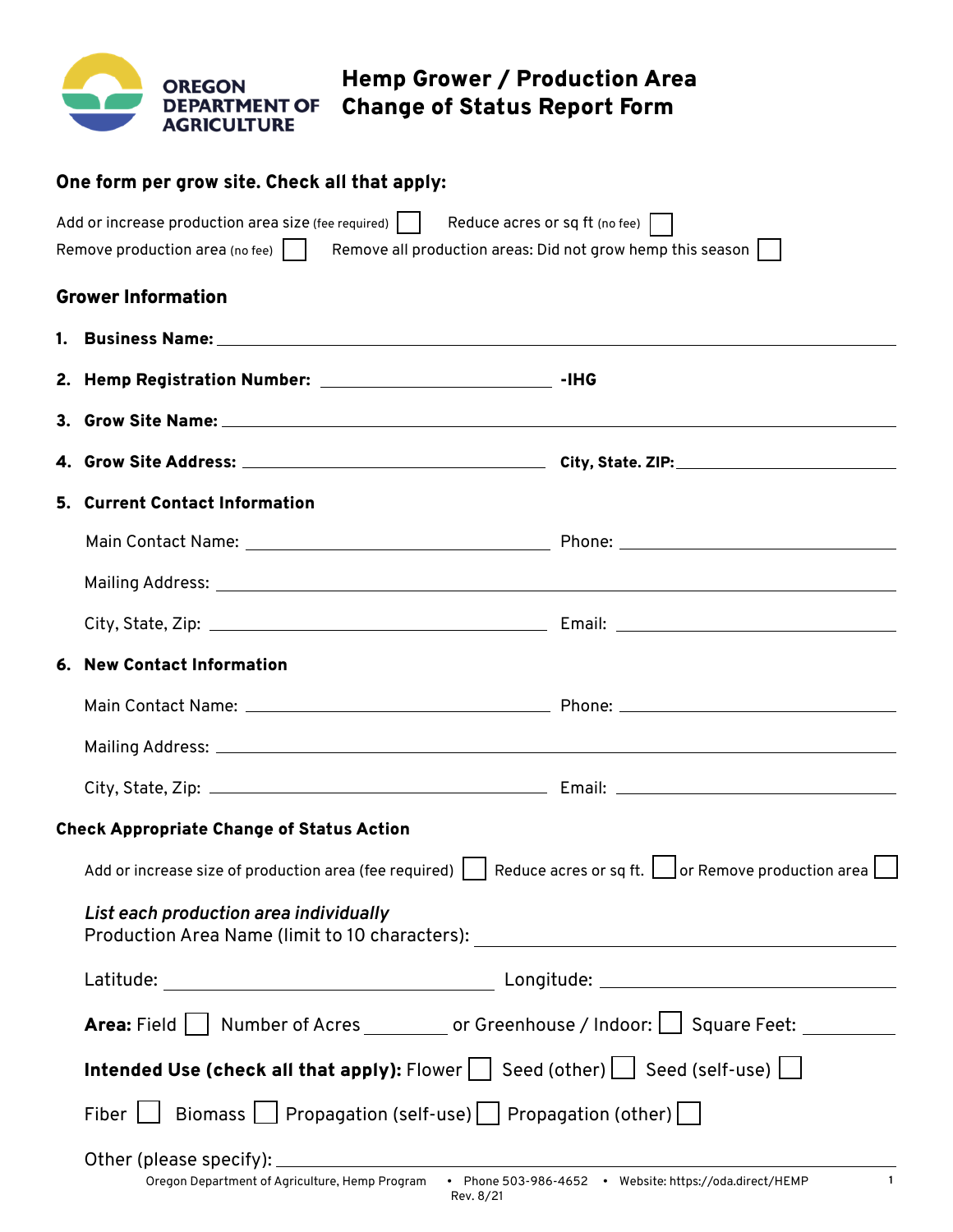# 8. Check Appropriate Change of Status Action:

|    | Add or increase size of production area (fee required)   Reduce acres or sq ft or Remove production area $\Box$<br>List each production area individually<br>Production Area Name (limit to 10 characters): _________________________________ |  |  |  |  |  |
|----|-----------------------------------------------------------------------------------------------------------------------------------------------------------------------------------------------------------------------------------------------|--|--|--|--|--|
|    |                                                                                                                                                                                                                                               |  |  |  |  |  |
|    |                                                                                                                                                                                                                                               |  |  |  |  |  |
|    | Area: Field   Number of Acres _________ or Greenhouse / Indoor:   Square Feet: _______                                                                                                                                                        |  |  |  |  |  |
|    | Intended Use (check all that apply): Flower $\Box$ Seed (other) $\Box$ Seed (self-use) $\Box$                                                                                                                                                 |  |  |  |  |  |
|    | Fiber $\Box$ Biomass     Propagation (self-use)     Propagation (other) $\Box$                                                                                                                                                                |  |  |  |  |  |
|    |                                                                                                                                                                                                                                               |  |  |  |  |  |
| 9. | <b>Check Appropriate Change of Status Action:</b>                                                                                                                                                                                             |  |  |  |  |  |
|    | Add or increase size of production area (fee required) Reduce acres or sq ft or Remove production area                                                                                                                                        |  |  |  |  |  |
|    | List each production area individually<br>Production Area Name (limit to 10 characters): _________________________________                                                                                                                    |  |  |  |  |  |
|    |                                                                                                                                                                                                                                               |  |  |  |  |  |
|    | Area: Field Number of Acres _________ or Greenhouse / Indoor: Square Feet: _____                                                                                                                                                              |  |  |  |  |  |
|    | Intended Use (check all that apply): Flower $\Box$ Seed (other) $\vert$ Seed (self-use) $\Box$<br>Fiber $\Box$ Biomass $\Box$ Propagation (self-use) $\Box$ Propagation (other) $\Box$                                                        |  |  |  |  |  |
|    |                                                                                                                                                                                                                                               |  |  |  |  |  |
|    |                                                                                                                                                                                                                                               |  |  |  |  |  |
|    |                                                                                                                                                                                                                                               |  |  |  |  |  |